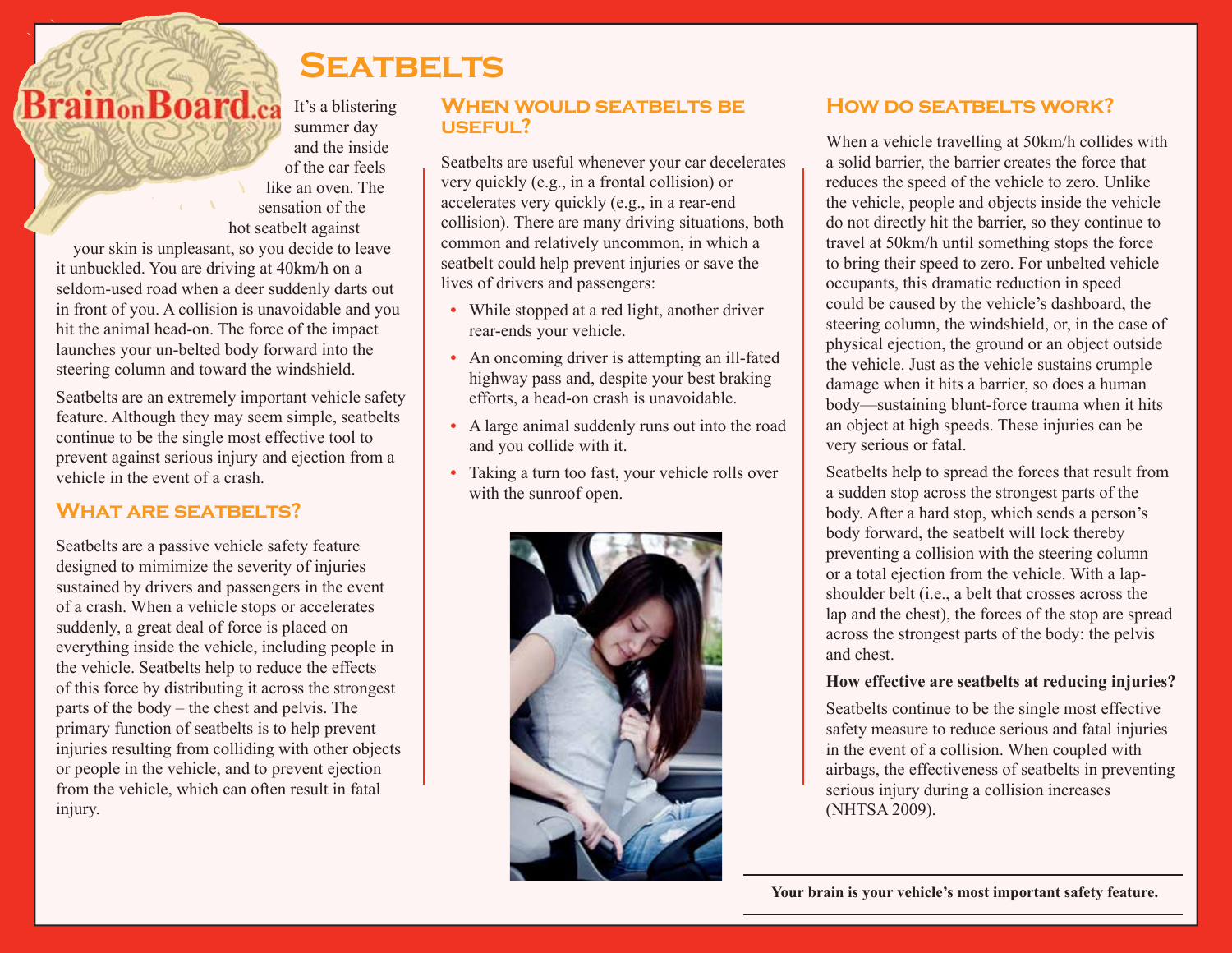In 2007, Transport Canada revealed that the 7% of Canadians who do not wear their seatbelts account for almost 40% of deaths in vehicle collisions. In addition, Transport Canada estimated that seatbelts saved approximately 1,000 lives in 2007 (Transport Canada 2007). The number of lives saved would undoubtedly increase if more road users wear their seatbelts. Overall, it is estimated that seatbelts reduce the risk of fatal injury in the event of a crash by 42% for drivers and by 40% for passengers (Evans 2004).

#### **Could seatbelts cause injuries?**

Depending on the force of the collision, seatbelts can cause comparatively minor injuries to belted vehicle occupants. As a crash becomes more forceful, belted drivers and passengers are propelled forward at a faster speed. In these cases, it takes more force from the seatbelt to counteract the force of the propulsion, and this can result in discomfort and external bruising. However, the extent of the injuries sustained by unbelted vehicle occupants would likely be much more serious.

Seatbelts are currently complemented with a variety of other safety systems, and more sophisticated interior systems are currently being designed. In the near future, drivers can expect significant safety advances that address the reduction of injuries in the event of a crash, including the following:

**Airbags:** Most vehicles have at least frontal airbags, and many have side-impact airbags and back-seat airbags. When used in combination with seatbelts, airbags help to further reduce the severity of injuries in a crash (NHTSA 2009).

**Collapsible steering columns:** Standard steering columns are rigid, and can cause serious injury to drivers who collide with them. Collapsible steering columns are more flexible, thus they are able to absorb some of the force of the impact with the driver, preventing further injuries.

**Vehicle crumple zones:** In a frontal-impact crash, some of the force of the crash is absorbed by the vehicle via crumpling. If vehicles did not crumble, all the force of the crash would be felt by vehicle occupants. Crumpling allows some of this force to be absorbed by the vehicle itself so that drivers and passengers do not bear the brunt of the entire crash force.

**Windshields:** In the event of a crash, the safest place for drivers and passengers to be is in the vehicle. Windshields help prevent ejection and roof collapse in the event of a rollover. Drivers are strongly encouraged to maintain their windshield, as cracks can reduce its overall integrity and prevent the windshield from providing the most protection.

**Whiplash prevention systems/smart head restraint:** Whiplash occurs when the head suddenly accelerates faster than the torso. Whiplash is common after rear-end collisions, and can result in long-lasting painful symptoms. A properly positioned head restraint can help prevent or reduce the severity of whiplash; however, studies suggest that the majority of front-seat occupants do not adjust the head restraint properly (Acar et al 2007; IIHS 2012; Farmer et al. 1999). Whiplash prevention systems (also known as smart head restraint or active head restraint) automatically adjust the head restraint to the proper position. A head restraint should be placed at least as high as the centre of gravity for the head (Insurance Institute for Highway Safety, IIHS). People differ in size and vehicles are equipped with different types of head restraints; therefore, adjust the restraint to as high as it will go on your

head. The restraint should also be placed close to the back of the head, ideally approximately 5 cm from the head and not more than 10 cm.

#### **Do seatbelts have any limitations?**

**Yes.** Like other vehicle safety systems, drivers must use their seatbelt appropriately and drive safely in order to gain the most benefit from wearing the seatbelt. Using the seatbelt appropriately means wearing it so that it fits snugly across the hips, chest, and shoulder. Driving safely with the seatbelt involves understanding the functional limits of seatbelts and refraining from engaging in dangerous driving behaviours that make crashes more likely, for example, speeding, distracted driving, and fatigued driving.

Seatbelts must be fitted properly in order for them to work. In fact, seatbelts that are used improperly will not only be less effective at reducing the severity of injuries sustained in a crash, but could also cause further injury that otherwise would not have been sustained if the seatbelt had been worn properly. For instance, tucking the shoulder belt under the arm will have this effect: in a crash, the upper body will bend forward at the lap causing the head to hit the inside of the vehicle. Since the force of the crash is mostly isolated to the lap, the belt will press into the abdomen causing potentially fatal internal injuries (Transport Canada 2007). With regard to proper seatbelt use, additional precautions must be taken by pregnant women and children under 12. For further

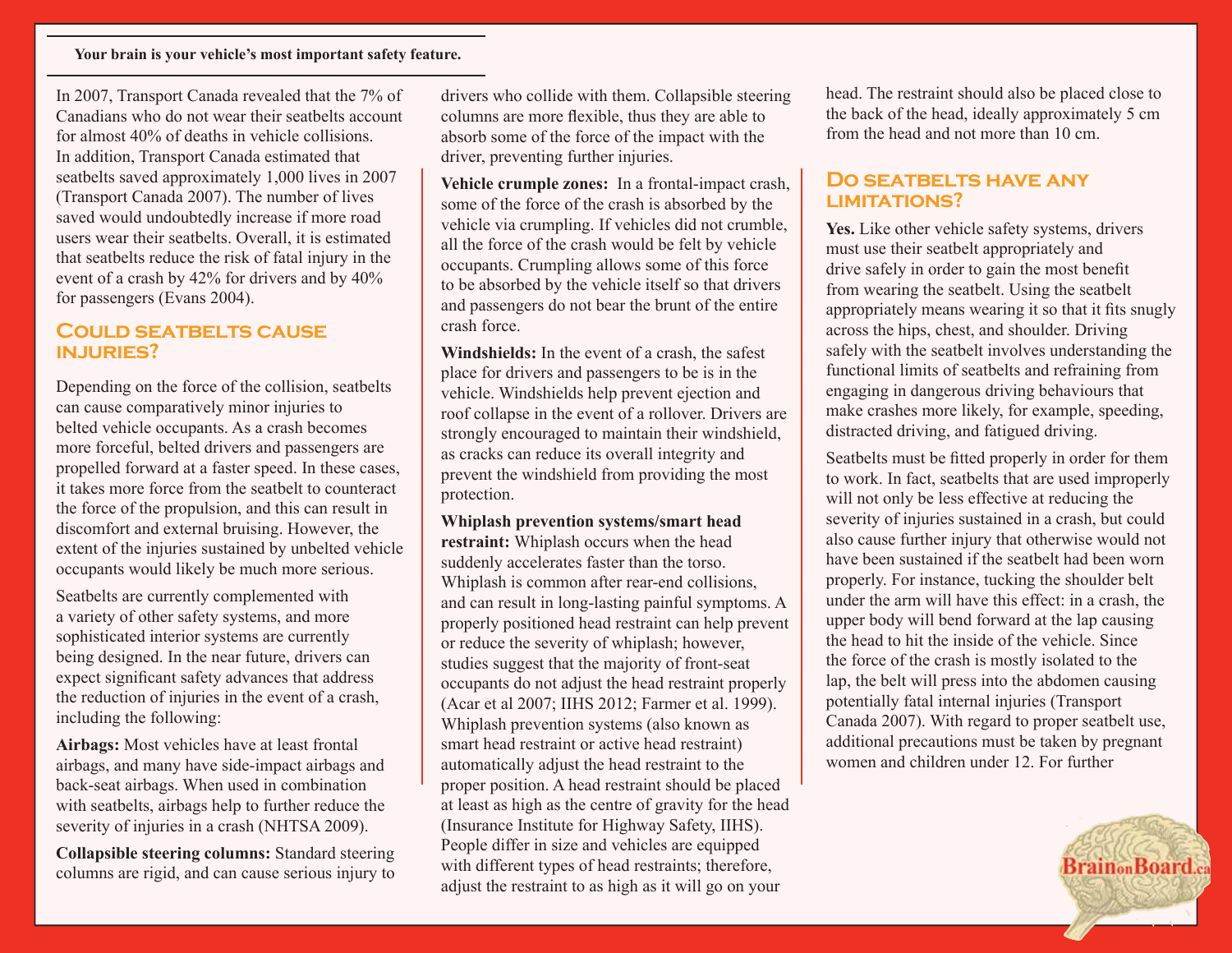information on proper seatbelt use, visit Transport Canada's website at **www.tc.gc.ca**.

Seatbelts cannot prevent crashes from occurring, so the onus is on drivers to remain attentive and aware in order to help prevent crashes. Certain driver behaviours can make crashes more likely and put undue strain on seatbelts in the event of a crash. In particular, excessive speed can affect a seatbelt's performance by making it more difficult for the belt to prevent front-seat occupants from colliding with the vehicle interior. Excessive speed can also exaggerate any injuries that belted vehicle occupants sustain from the seatbelt itself. For example, the higher the speed, the more the lap belt will press into the abdomen in the event of a collision.



In addition, studies have revealed that drinking drivers are both more likely to be involved in crashes and also less likely to be wearing a seatbelt (Foss et al. 1994; Williams & Shabanova 2002). In fact, legally intoxicated drivers (i.e., drivers with a blood alcohol concentration (BAC) of 0.08 or higher) are about one-third less likely to wear their seatbelt (Foss et al. 1994). The combination of elevated crash risk and lowered seatbelt use greatly increases the likelihood

of sustaining serious or fatal injuries. One reason why drinking drivers are less likely to use their seatbelt may be that alcohol-impairment affects the ability to use good judgment and make smart decisions, one of which is the use of a seatbelt.

#### **How many road users wear their seatbelts?**

Seatbelt usage was an issue of primary concern for several decades in the road safety community. Large-scale efforts were made to help educate drivers on the benefits of seatbelts and to encourage them to wear seatbelts. In addition, in the mid-1980s provincial and territorial governments began mandating the use of seatbelts. Every province and territory in Canada now has a primary seatbelt law, which means that law enforcement officers can pull over a driver because of the non-use of a seatbelt (secondary laws, on the other hand, require that some other infraction be the cause of the traffic stop). Fines are issued and, in parts of Canada, demerit points are also issued for the non-use of seatbelts. In 1976 Ontario was the first province to legislate that all passengers over the age of 15 must wear a seatbelt.

As a result of these legal and social measures, seatbelt use in Canada among drivers, front-seat passengers, and back-seat passengers has been high for several years. A Traffic Injury Research Foundation (Robertson et al. 2012) study revealed that 95.5% of Canadian drivers wear their seatbelt as both drivers and passengers. This finding is consistent with other research on seatbelt use in Canada. In particular, Transport Canada has found that 93% of Canadians use their seatbelts (Transport Canada 2007). The province with the highest seatbelt use is British Columbia, where 96.9% of vehicle occupants used their seatbelts in 2010 (Transport Canada 2011).

#### **Where can I find more information?**

Transport Canada has been conducting research on seatbelt use and has published several fact sheets and reports on the rate of seatbelt use in Canada, trends among Canadian seatbelt users, and on proper seatbelt use. These publications can be accessed at **www.tc.gc.ca**.

In addition, the National Highway Traffic Safety Administration (NHTSA) in the United States has conducted research on topics similar to Transport Canada with regard to seatbelt use. NHTSA's research is located at **www.nhtsa.gov**.

#### **References**

Acar, M., Clark, S.J., & Crouch, R. (2010). Smart head restraint system. International Journal of Crashworthiness, vol. 12, no. 4.

Evans, L. (2004). Traffic Safety. Bloomfield, Michigan: Science Serving Society.

Farmer, C., Wells, J.K., & Werner, J.V. (1999). Relationship of head positioning to driver neck injury in rear-end crashes. Accident Analysis and Prevention, vol. 31 no. 6.

Foss, R.D., Bierness, D.J., and Sprattler, K. (1994). Seat belt use among driving drivers in Minnesota. American Journal of Public Health, 84.

Insurance Institute for Highway Safety. (IIHS) (2012). About your airbags. Brochure. Web link http://www.iihs.org/brochures/pdf/about\_airbags\_ english.pdf.